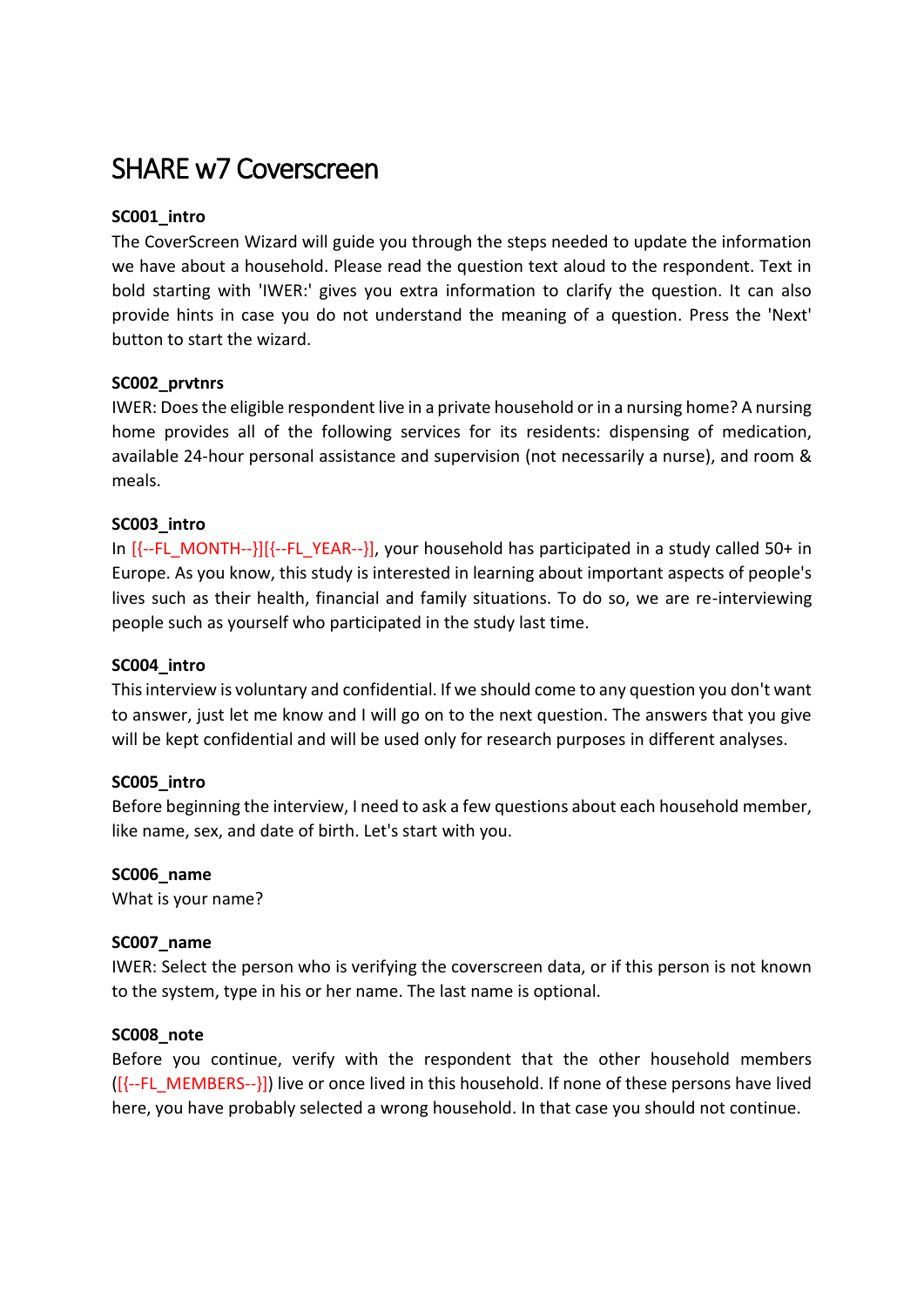# **SC009\_liveinHH**

Do you live in this household?

IWER: A household consists of all persons - who live in the same dwelling (using the same entrance door) and - who have a common housekeeping budget or usually have their meals together. Exceptions: Lodgers (persons who sublet) are not considered members of the household, even though they may occasionally have dinner with the host. Children living together with their parents at the parents' address, or parents living together with their children at the children's address will be considered members of the household whether or not they have a common housekeeping budget or have their meals together. Temporarily absent household members should be considered members if they have no other main dwelling, have retained economic ties with the household and their absence is not longer than 1 year.

# **SC010\_abt\_to\_intrv**

You are about to interview  $[{-FL} NAME-}]$ 

# **SC011\_noproxyfornursinghome**

Please move back to the previous question and select a person who is living in the household. The proxy should answer the questions in the coverscreen as if the proxy were the selected person.

# **SC012\_pers\_det**

Can you give me your personal details?

# **SC013\_details**

IWER: Please ask for name, month and year of birth, and gender

# **SC014\_whenmoveIN**

In which month and year did you move into this household?

Iwer: if the month and/or year of birth are incorrect, you can fill in the corrected month and year of birth.

# **SC015\_still\_in\_nursing**

Does  $[$  -FL\_NAME-- $]$  (still) live in this nursing home?

# **SC016\_deceased**

I am sorry to hear that  $[{-FL_NAME-}]\$  deceased. I need to ask a few questions about  $[{-}$ FL\_NAME-- $\}$  to make sure we have the correct information about the deceased.

# **SC017\_namecorrect**

Is the name of  $[{-FL_{NAME-}}] / [{-FL_{LAME-}}]$  spelled correctly?

- 1. Yes, the name is correct
- 5. No, the name is spelled differently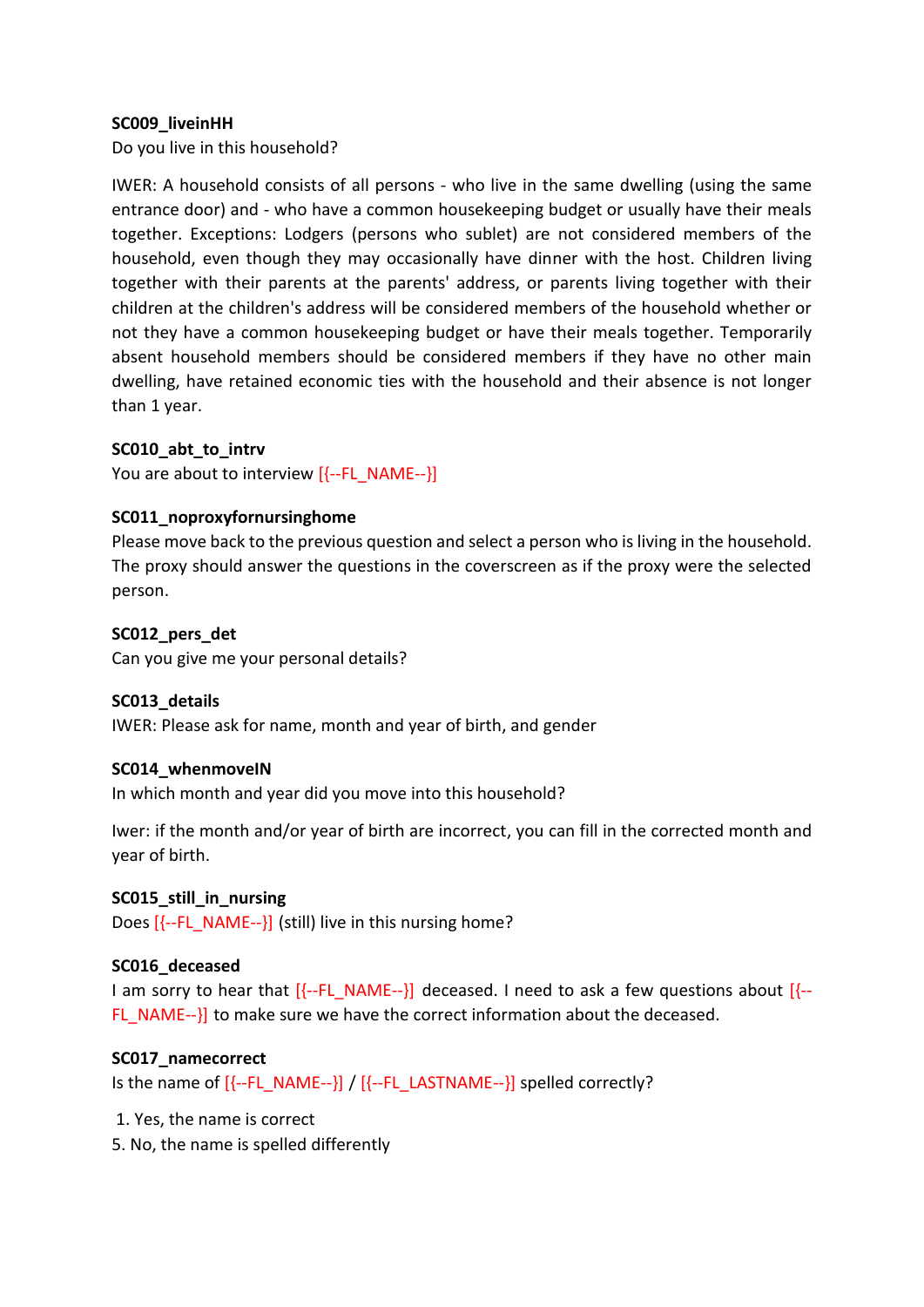# **SC018\_gender**

# Is [{--FL\_NAME--}] [{--FL\_GENDER--}]?

Iwer: note sex of respondent from observation (ask if unsure).

# **SC019\_what\_relation**

Looking at card [1], what is  $[{-FL HIS HER-}]}$  relationship to you?

By "parent-in-law" we mean the parent of a co residing partner, other parents-in-law (e.g. parents of former partners) are to be coded as "other relatives".

- 1. Spouse
- 2. Partner
- 3. Child
- 4. Child-in-law
- 5. Parent
- 6. Parent-in-law
- 7. Sibling
- 8. Grandchild
- 9. Other relative (specify)
- 10. Other non-relative (specify)
- 11. Ex-Spouse/ex-Partner

# **SC020\_birthdate\_correct**

 $[{-FL}$  NAME-- $}]$  was born in  $[{-FL}$  MONTH-- $]]{-FL}$  YEAR-- $]$ . Is that correct?

IWER: If the month and/or year of birth are incorrect, you can fill in the corrected month and year of birth. If the respondent refuses to give a birthdate please make an estimation. If this fails select 'Don't know/Refusal'

1. Yes, the month and year of birth are both correct.

- 5. No, the month and/or year of birth are incorrect.
- 9. I don't know / refusal

# **SC021\_when\_deceased**

When did [{--FL\_NAME--}] die? Can you tell me the month and year?

# **SC022\_whenmovedin**

In which month and year did  $[{-F}L NAME-}]$  join this household?

# **SC023\_whenmovedout**

In which month and year did  $[{-FL NAME-}]}$  move out?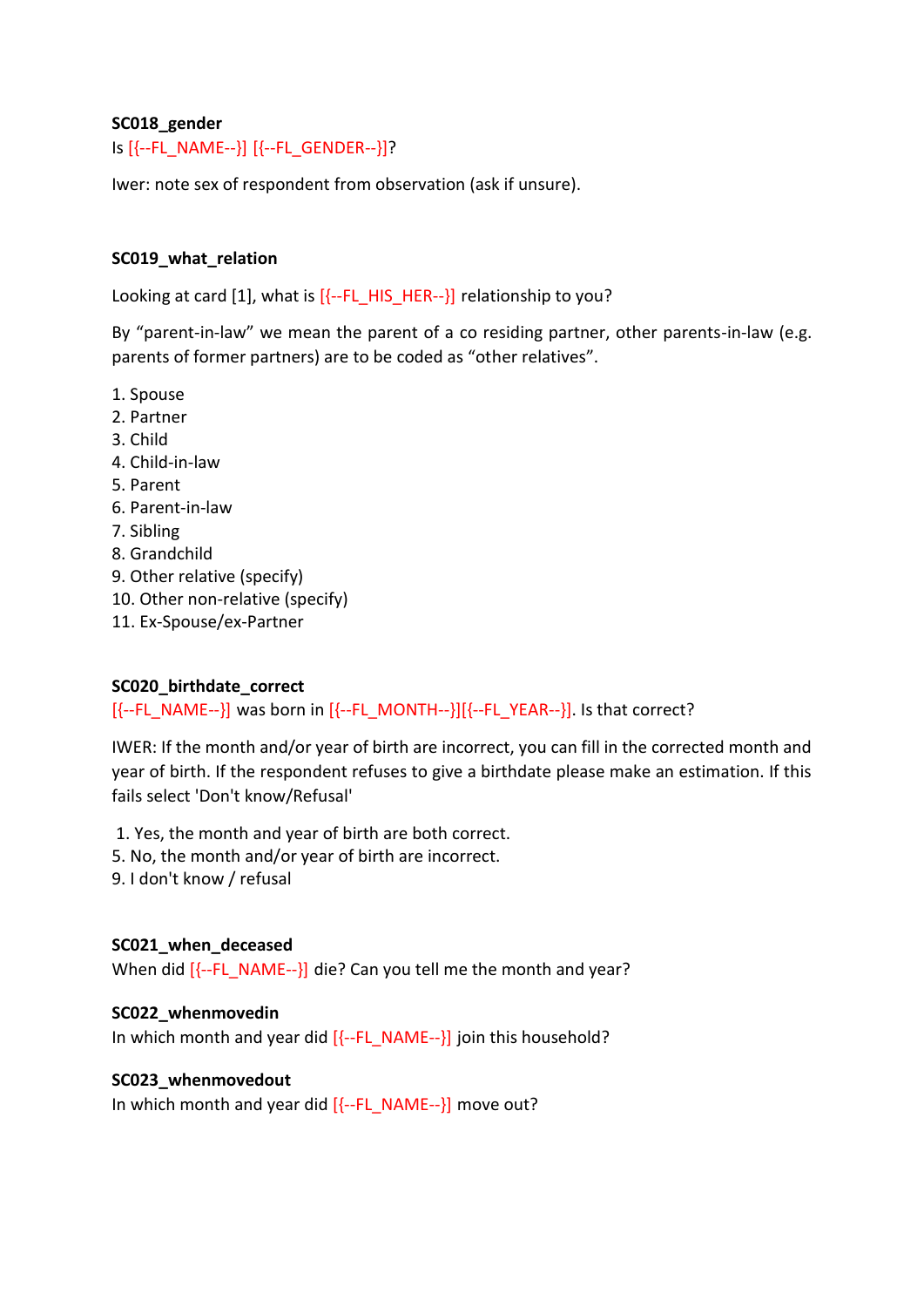# **SC024\_why\_left**

May I ask why  $[\{-FL \text{NAME}-\}]$  left the household?

Read out options below (a nursing home provides all of the following services for its residents: dispensing of medication, available 24-hour personal assistance and supervision (not necessarily a nurse), and room & meals.)

- 1. The relationship with a household member ended
- 2. FL\_NAME moved to a nursing or residential home
- 3. For some other reason

# **SC025\_anyone\_else**

Does anyone else live in this household?

- 1. Yes, there are more (new) household members
- 5. No, there are no more (new) household members

# **SC026\_newHHmember**

Can you give me the name, month and year of birth and gender of this person?

# **SC027\_new\_adrs**

[{--FL\_NAME--}] has moved out since our last visit. Do you know [{--FL\_HIS\_HER--}] address?

# **SC028\_moved\_in**

In [{--FL\_MONTH--}][{--FL\_YEAR--}] [{--FL\_NAME--}] [{--FL\_LASTNAME--}] has moved in.

# **SC029\_info**

 $[{--FL NAME-}\}$  was born in  $[{--FL NONTH-}\}][{-FL YEAR-}\]$ .

# **SC030\_neverinHH**

 $[$  -FL NAME-- $]$  never lived in this household.

# **SC031\_has\_moved**

Do you have a partner that lives in this household?

IWER: If spouse/partner lives outside the household (e.g. in a nursing home), code 5. (no)

- 1. The partner has moved in the household after our last visit.
- 2. The partner is one of the following members:
- 3. ^FL\_PARTNER is the partner of this new household member
- 4. Can you give me his or her personal details?

# **SC032\_no\_adress**

No address information is provided.